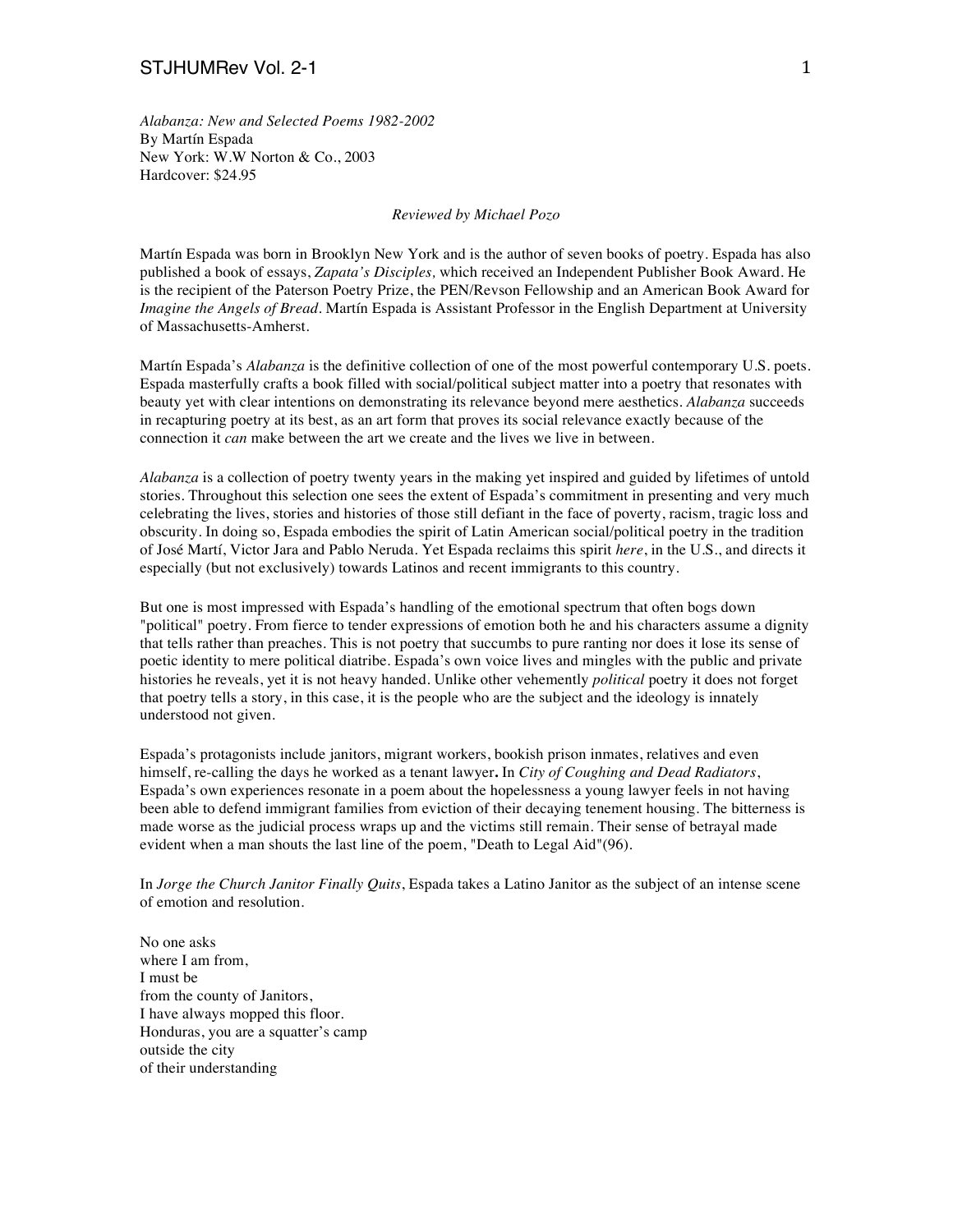As he cleans and mops, Jorge also recalls the years of resentment and loneliness of being a janitor. Again, in this way Espada always allows his characters to speak for themselves despite their conclusions *seeming* unfulfilled. But even in the face of this utter anonymity Jorge achieves a small victory, hardly noticeable. Espada conveys the sense of pride of someone having done this type of thankless work and finally being able to abandon it, even if it is in anonymity,

No one knows that I quit tonight, maybe the mop will push on without me (82)

Though so much of what Espada presents is often harsh and tragic, it is in the depiction of the characters that one realizes where the joy lies. It is in the manner of approaching a difficult life through small victories of defiance that these protagonists are celebrated. The glossary included at the end of Espada's collection defines the word "Alabanza" as,

Praise; sometimes used in a religious sense. From 'arabar', to celebrate with words (234)

Indeed with much compassion these poems invite the reader to praise, not in some blind philanthropic way, but to genuinely celebrate these lives and stories that are at last being discovered. From the earliest poems of his career to the seventeen new poems that conclude this collection, Espada's tapestry spans the Americas and even beyond. Espada looks hard for inspiration in places most haven't and it is in this that he links the lives and experiences of people otherwise thought to have little in common. Whether in Brooklyn tenements, the streets of San Juan, Puerto Rico, or the small villages of Achill Island in Ireland, one comes to the end of the book realizing the connection. Quite simply, each poem finds the bittersweet satisfaction of at last hearing a voice that was not heard before, regardless of cultural differences.

This collection of Espada's best and most recent poetry comes at a critical time. Recent reports have described the alarming rise of the death rate among immigrants along the militarized U.S.-Mexican border. Along another stretch of the border, in the sister-cities of Juarez and El Paso, young women continue to be kidnapped, raped, mutilated and murdered with little or no exposure. And in Long Island the recent terrorist tactic of fire bombing a Mexican family's residence all speak of Espada's urgent concerns. As one of the leading U.S. Latino poets working today, Espada's poetry is richly based in his own heritage but only as a springboard in order to make connections with other peoples. *Alabanza* speaks to anyone concerned with the struggle against injustice, a struggle that never ends.

Martín Espada's poems merge art with purpose and re-kindle its human potential to not just entertain but to teach and motivate. In this manner, *Alabanza* is full of both personal and private histories yet insistently crafted for public display. *Alabanza* exposes the tragic legacy of so many long out of sight of both the word and eye. But, the rediscovery of these histories is best described in a mood and light that can only be called, celebratory.

For further interest: *A Mayan Astronomer in Hell's Kitchen.* W.W. Norton, 2001.

\_\_\_\_\_\_\_\_\_\_\_\_\_\_\_\_\_\_\_\_\_\_\_\_\_\_\_\_\_\_\_\_\_\_\_\_\_\_\_\_\_\_\_\_\_\_\_\_\_\_\_\_\_\_\_\_\_\_\_\_\_\_\_\_

## **"Alabanza: In Praise of Local 100"** by Martín Espada

*for the 43 members of the Hotel Employees and Restaurant Employees Local 100, working at the Windows on the World restaurant, who lost their lives in the attack on the World Trade Center Alabanza.* Praise the cook with a shaven head and a tattoo on his shoulder that said *Oye*,